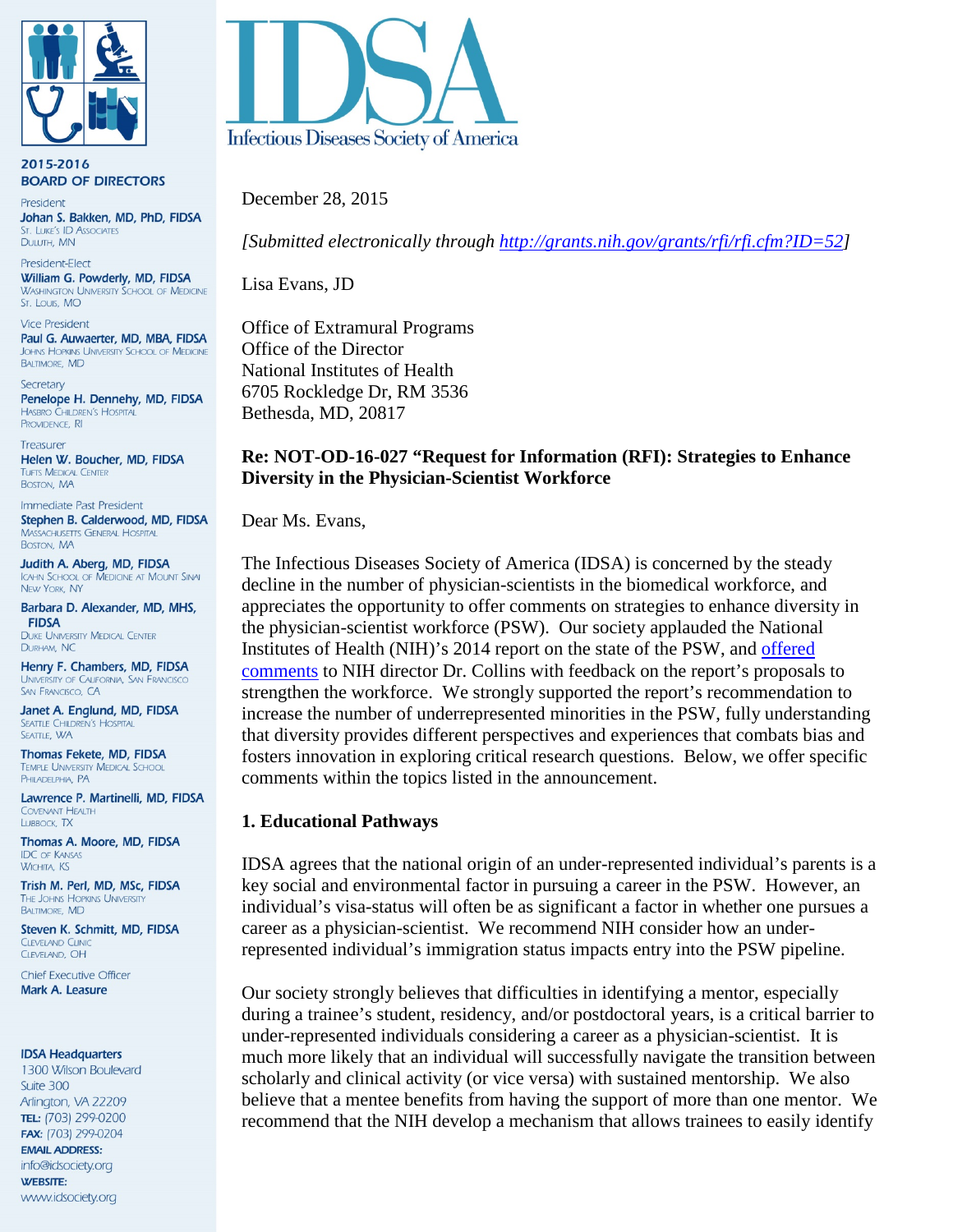a pool of qualified potential mentors. In addition, we recommend the NIH consider increasing the number of grants that help support mentorship, such as the K24 grant for mentorship in patient-oriented research, perhaps by an analogous award in mentoring basic and translational science.

Some individuals might build a stronger relationship with a mentor whom they may either relate to or whom they feel may have experienced similar career challenges. IDSA urges the NIH to focus on encouraging outreach from current physician-scientists from underrepresented minorities to improve access to as diverse a pool of mentors as possible.

However our society believes the RFI, while comprehensive, does not adequately capture the full spectrum of support provided through the career mentorship of trainees during MD and/or PhD training and residency. These include guiding career selection; highlighting opportunities for selected research experiences during residency; promoting the availability of high quality research-oriented subspecialty fellowship training programs post residency; promoting and supporting applications for grant opportunities, such as K awards to promote independence; providing key input on grant and scientific manuscript writing; advice on selecting and negotiating job opportunities; helping with the K to R grant transition, balancing research and patient care in a physician-scientist career; and balancing a career and family. We recommend the NIH include strategies to improve mentorship programs of under-represented minorities that provide support for these critical areas during this vulnerable career stage.

## **2. Institutional and Programmatic Characteristics of Degree Programs**

IDSA agrees that the NIH should examine time limits and duration for clinical and research portions of a program to identify strategies for improving PSW diversity. We recommend that these examinations identify whether appropriate advancement occurs during postdoctoral training. We also concur with the NIH that alternative pathways for gaining a doctoral degree should be a major strategic focus. Alternative pathway mechanisms, especially for MD postdoctoral fellows who deeply engage in prolonged research programs, should be made more widely available.

We also agree institutional culture surrounding work/life balance and leave policies are key factors in retaining trainees in the PSW. However, the management of the laboratory by a principal investigator frequently sets the culture, often with little oversight from an institution. We urge the NIH consider strategies that will best translate any institutional culture improvements to the management of those who work within laboratories.

## **3. Career Decision Points and Pathways**

The current pathway to a physician-scientist career is often described as repeatedly succeeding against the odds as opposed to sequential success that begets success. Uncertainty and a prolonged low salary, especially when compared to a clinician's income, drives individuals underrepresented or not - to doubt this pathway as a worthwhile one on which to spend one's youth. In addition to targeted mechanisms to improve PSW diversity, we urge the NIH to continue to develop general approaches to improve the "pipeline," such as flexible programs for